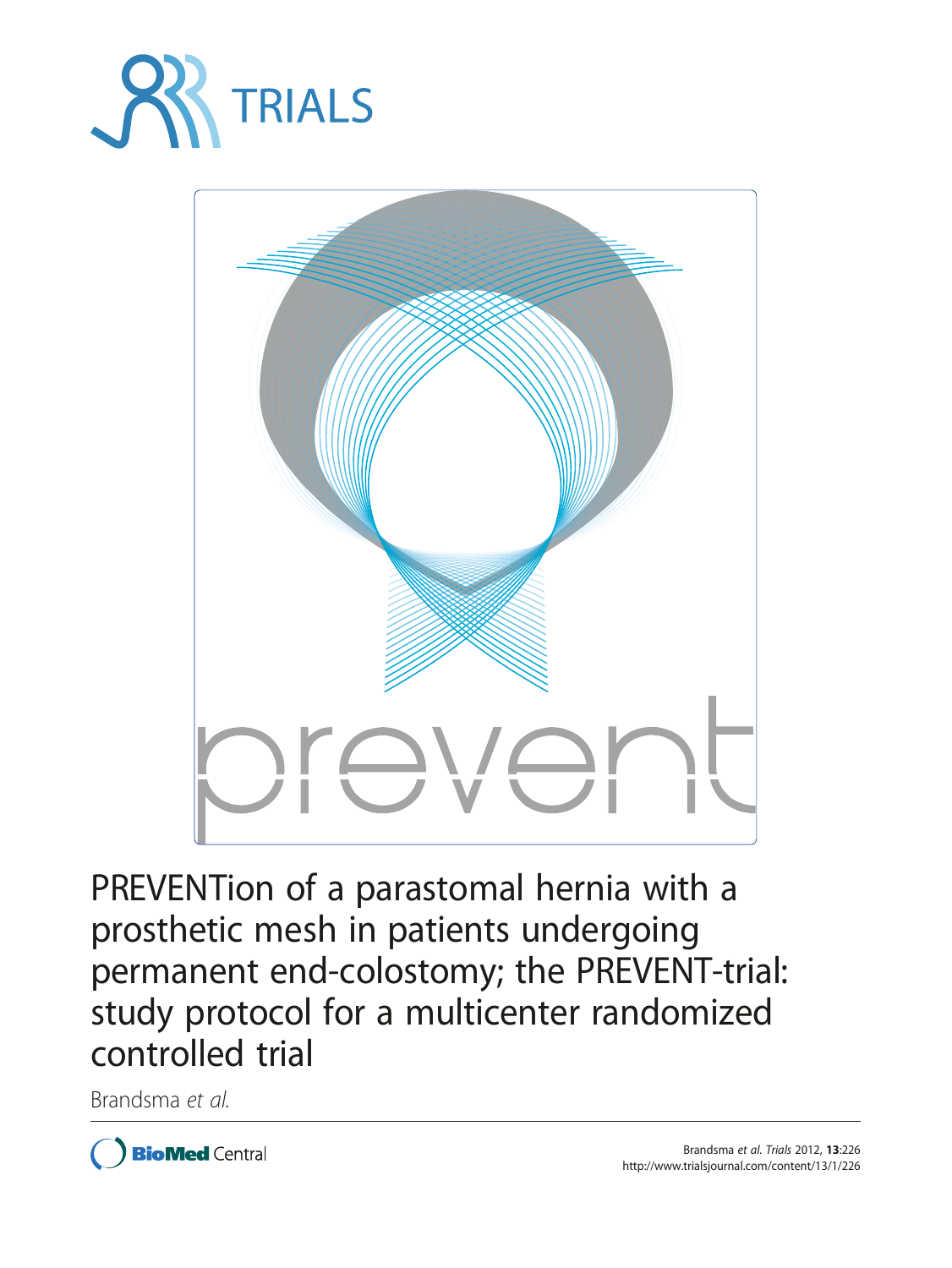# **STUDY PROTOCOL CONSUMING THE CONSUMING OPEN ACCESS**





# PREVENTion of a parastomal hernia with a prosthetic mesh in patients undergoing permanent end-colostomy; the PREVENT-trial: study protocol for a multicenter randomized controlled trial

Henk-Thijs Brandsma<sup>1\*</sup>, Birgitta ME Hansson<sup>1</sup>, Hilde V-Haaren-de Haan<sup>1</sup>, Theo J Aufenacker<sup>2</sup>, Camiel Rosman<sup>1</sup> and Rob P Bleichrodt<sup>1</sup>

# Abstract

Background: Parastomal hernia is a common complication of a colostomy. Ultimately, one-third of patients with a parastomal hernia will need surgical correction due to frequent leakage or life-threatening bowel obstruction or strangulation. However, treatment remains a challenge resulting in high recurrence rates. Two single center trials demonstrated that the frequency of parastomal hernias decreases by prophylactic placement of a mesh around the stoma at the time of formation. Unfortunately, both studies were small-sized, single-center studies and with these small numbers less common complications could be missed which were the reasons to initiate a prospective randomized multicenter trial to determine if a retromuscular, preperitoneal mesh at the stoma site prevents parastomal hernia and does not cause unacceptable complications.

Methods: One hundred and fifty patients undergoing open procedure, elective formation of a permanent end-colostomy will be randomized into two groups. In the intervention group an end-colostomy is created with placement of a preperitioneal, retromuscular lightweight monofilament polypropylene mesh, and compared to a group with a traditional stoma without mesh. Patients will be recruited from 14 teaching hospitals in the Netherlands during a 2-year period. Primary endpoint is the incidence of parastomal hernia. Secondary endpoints are stoma complications, cost-effectiveness, and quality of life. Follow-up will be performed at 3 weeks, 3 months and at 1, 2, and 5 years. To find a difference of 20% with a power of 90%, a total number of 134 patients must be included. All results will be reported according to the CONSORT 2010 statement.

**Discussion:** The PREVENT-trial is a multicenter randomized controlled trial powered to determine whether prophylactic placement of a polypropylene mesh decreases the incidence of a parastomal hernia versus the traditional stoma formation without a mesh.

Trial registration: The PREVENT-trial is registered at:<http://www.trialregister.nl/trialreg/admin/rctview.asp?TC=2018>

Keywords: Parastomal hernia, Prophylactic, Prevention, Mesh, Colostomy

\* Correspondence: [henkthijs@hotmail.com](mailto:henkthijs@hotmail.com) <sup>1</sup>

Department of Surgery, Canisius Wilhelmina Hospital, Nijmegen, The Netherlands

Full list of author information is available at the end of the article



© 2012 Brandsma et al.; licensee BioMed Central Ltd. This is an Open Access article distributed under the terms of the Creative Commons Attribution License [\(http://creativecommons.org/licenses/by/2.0\)](http://creativecommons.org/licenses/by/2.0), which permits unrestricted use, distribution, and reproduction in any medium, provided the original work is properly cited.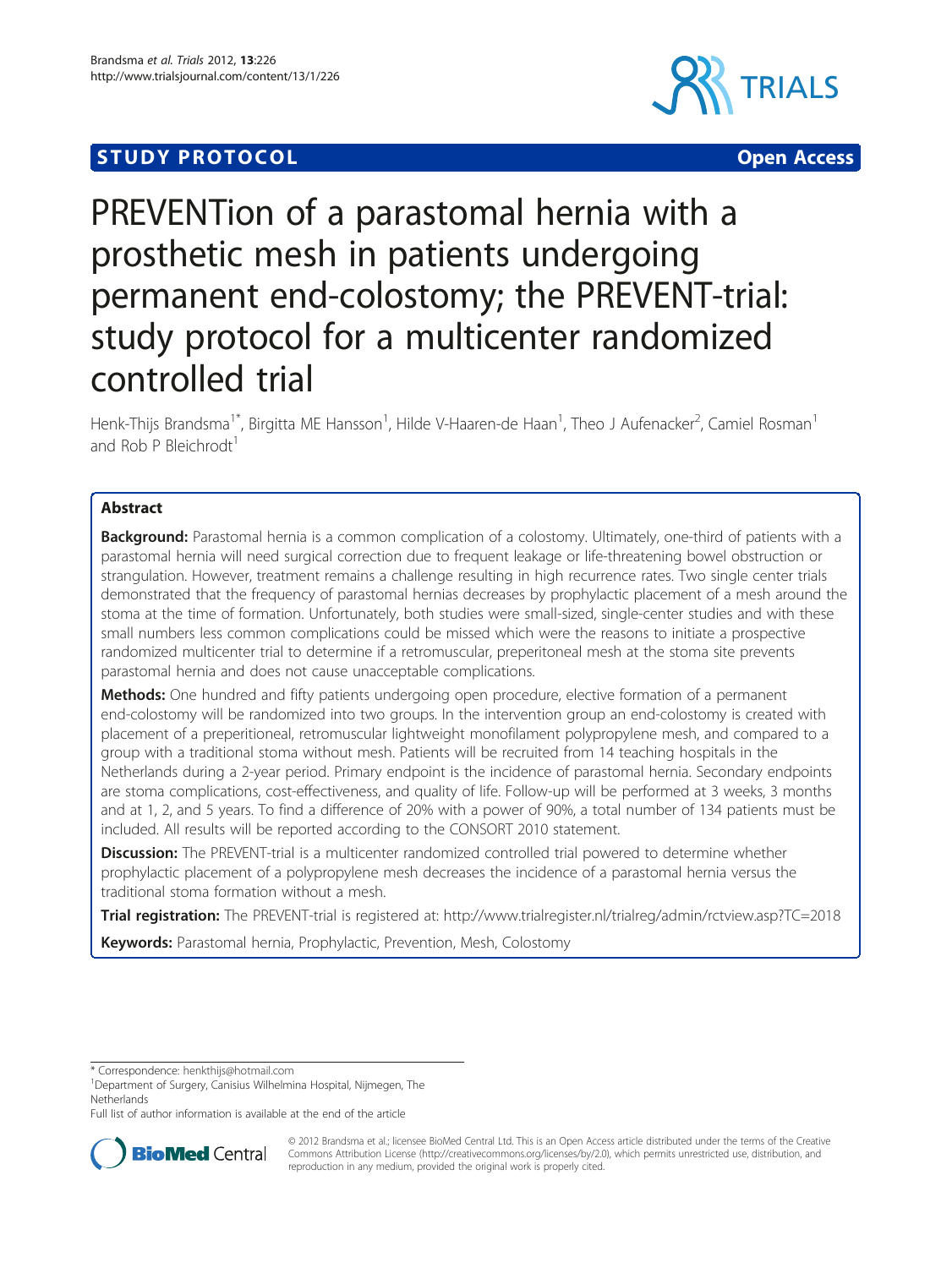# Background

Colorectal cancer is, together with breast cancer, the most common malignancy in the Netherlands. The incidence of colorectal cancer was over 12,000 in the year 2009. About 28,000 patients have an enterostomy, of which roughly 60% to 70% have a colostomy (Dutch Cancer Registry, Dutch Stoma Association). About half of the patients with a colostomy develop a parastomal hernia [\[1,2](#page-5-0)].

Probably, the true incidence is underestimated because many of these hernias are asymptomatic. Cingi et al. showed that 52% of their patients with a colostomy had a parastomal hernia at clinical examination, while additional computed tomography yielded an incidence of 78% [[3\]](#page-5-0).

Symptoms include pain due to stretching of the abdominal wall, leakage due to poor fitting appliances, skin problems, and cosmetic complaints. Moreover, bowel obstruction and strangulation of the hernia contents may be life-threatening. Despite evolution of surgical techniques, incidence rates have not declined the past 20 years [\[4](#page-5-0)].

Ultimately, one-third of the patients with a parastomal hernia needs surgical correction [[5](#page-5-0),[6](#page-5-0)]. Parastomal hernia repair is challenging and results vary markedly between techniques. Suture repair, narrowing the opening in the fascia, is considered an obsolete procedure because the recurrence rates are over 70%. Relocation of the stoma is associated with a recurrence rate of 33% with an additional risk of developing an incisional hernia in the midline or at the old ostomy site of 20% [\[2,7](#page-5-0)-[9\]](#page-5-0). Nowadays, prosthetic repair is the gold standard of parastomal hernia repair. Several techniques have been developed having similar results with respect to morbidity and recurrence rate (Hansson et al., 2012 [[10](#page-5-0)]). In the last decade, laparoscopic repair of PSH is developing. Basically two techniques are used, the modified Sugarbaker technique and the keyhole technique, of which the last seems to have a significantly higher risk of recurrence.

Because of the high incidence, inconsistent results of available data on parastomal repair and lack of sufficient treatment options, surgeons started focusing on prevention of the hernia with local reinforcement of the abdominal wall using a prosthetic mesh. At time of writing the PREVENT-trial protocol in 2009, only a few reports on this topic were published.

Two recent reviews showed that parastomal hernias can be prevented by the placement of a preperitoneal, retromuscular mesh around the stoma [[11,12\]](#page-5-0). Randomized trials from Jänes and Serra-Aracil, both using a light-weight polypropylene mesh in a preperitoneal retromuscular position, found significantly more parastomal hernias in the group with a conventional stoma (53.7%) as compared to the mesh group (14.8%; P <0.001). Mesh related complications are rare. Serra reported one patient with a peristomal infection and one with a stenosis of the stoma. Jänes reported no meshrelated complications.

The percentage of patients with a parastomal hernia who required surgical intervention decreased in the mesh group in comparison with the non-mesh group. Both studies combined seven out of 29 patients who developed a PSH in the non-mesh group required surgical repair versus none of the eight in the mesh group with a PSH [\[13,14\]](#page-5-0) (Additional file [1:](#page-5-0) Table S1).

Unfortunately the trials were small, 27 patients per group. Although a meta-analysis offers compensation for this flaw, sample size still be too small for detecting a difference when events occur infrequent. With these small numbers of patients less common complications could be missed. Furthermore the risk of bias increases due to a variability of clinical factors and non-uniform reporting of clinical parameters such as stoma site, patient characteristics, and type of surgery all contributed to the heterogeneity. To make more reliable statements on the actual decline of the incidence of PSHs, larger groups are needed.

Due to these shortcomings there is need for more methodologically sound trials.

# **Methods**

#### Study objectives

The aim of this single-blind, multicenter, randomized controlled trial is to determine if parastomal herniation is prevented by the prophylactic placement during open surgery of a polypropylene mesh around a colostomy. Patients are blinded and are not aware if mesh placement did occur. Most surgeons will see their own patients postoperatively in the outpatient clinic so double blinding was not feasible and could not be guaranteed. Patients are randomized into two groups. In one group a preperitoneal, retromuscular positioned polypropylene mesh is placed around the stoma. In the control group a conventional stoma is created.

It is hypothesized that mesh placement will reduce the incidence of parastomal hernia of 30% down to 10%.

#### Primary endpoint

The primary endpoint is the incidence of parastomal hernia, either symptomatic or asymptomatic. In the final report, these two groups, symptomatic and asymptomatic will also be reviewed separately to see if there are more asymptomatic hernia in the mesh group.

#### Secondary endpoints

Secondary endpoints are perioperative morbidity, including stomal necrosis, stenosis, parastomal, or laparotomy wound infections. Mortality, pain, quality of life, and cost-effectiveness are other secondary endpoints that will be analyzed.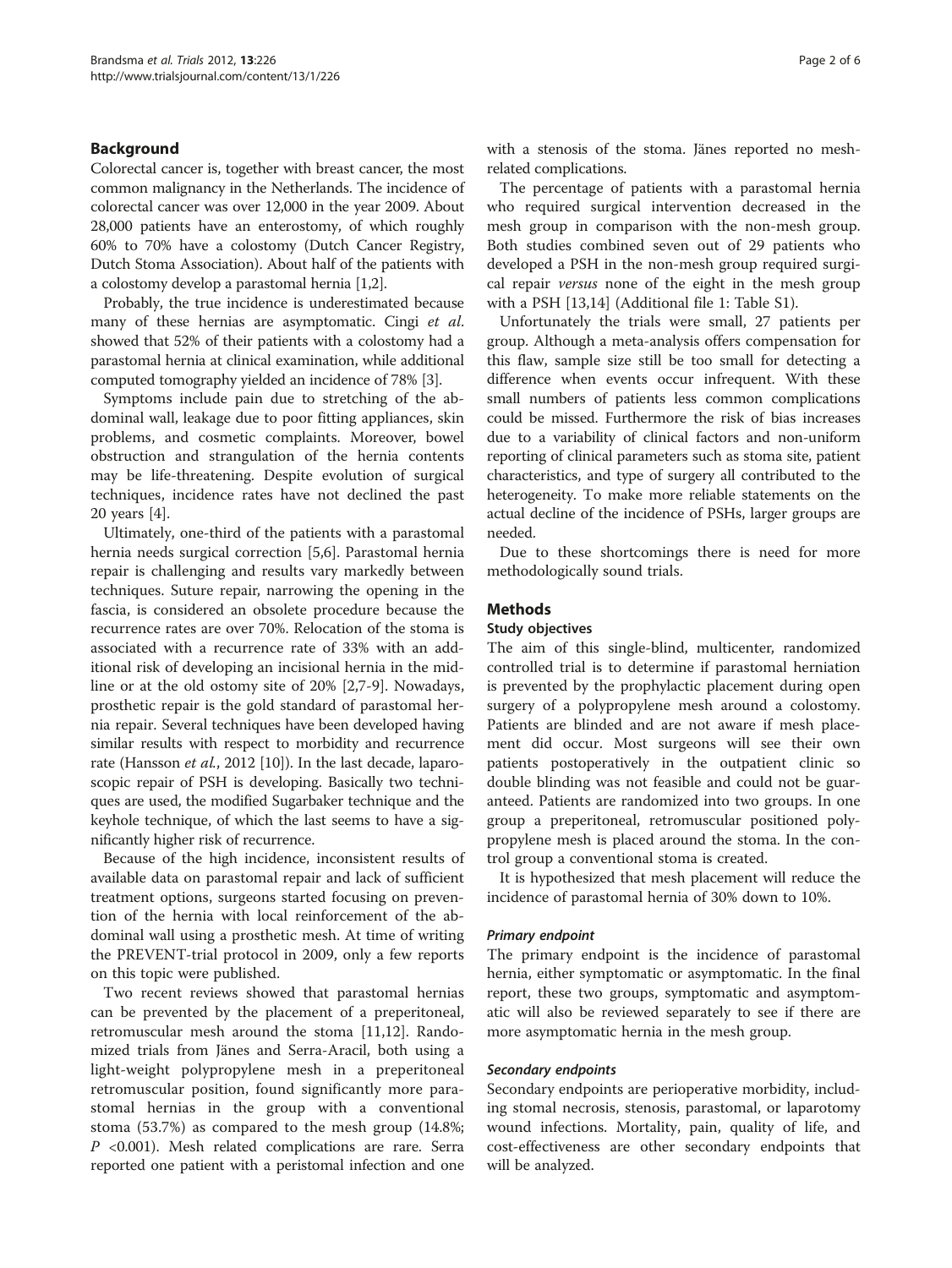#### Patient sample size

Based on available literature it is hypothesized that 30% of patients will develop a parastomal hernia, the majority in the first few years. Based on published data it is assumed that parastomal hernia will occur in 10% in the study group receiving the prophylactic mesh.

This study is powered to reveal significant differences between the two study groups. With an Alpha error of 5% (two-sided) and a Beta error of 0.10 (power of 90%), 67 patients need to be included in each arm of the trial. We decided to include a total of 150 patients which are randomly allocated in both groups. Analysis of recorded Prismant data estimate that 600 colostomies are constructed each year in the Netherlands. It is expected that the inclusion period will take 30 months and 14 hospitals are required to participate. The study started in the spring of 2010.

#### Setting

Patients receiving a permanent end-colostomy in an elective setting will be recruited from the following centers:

Canisius Wilhelmina Hospital, Nijmegen; Radboud University Nijmegen Medical Centre, Nijmegen; Rijnstate Hospital, Arnhem; Maxima Medisch Centrum, Veldhoven; St Antonius Hospital, Nieuwegein; Catharina Hospital, Eindhoven; AMC Amsterdam, Amsterdam; OLVG, Amsterdam; University Medical Center Utrecht; Utrecht; Isala Clinics, Zwolle; Erasmus Medical Center, Rotterdam; Slingeland Hospital, Doetinchem; Medisch Spectrum Twente, Enschede; Albert Schweitzer Hospital, Dordrecht, The Netherlands.

The total trial period is estimated to be 7 years; the recruitment period will be 2 years, followed by a 5-year follow-up period.

# Inclusion criteria

- Patients undergoing formation of a permanent endcolostomy in an elective setting regardless of benign or malignant disease.
- Age between 18 and 85 years.
- Signed informed consent.
- Able to understand the study questionnaires.

# Exclusion criteria

- Expected survival <12 months.
- Stoma formation in an emergency setting.
- Formation of an ileostomy.
- Correction of a previous constructed colostomy.
- Previous surgery at the colostomy site.

#### Ethical considerations

This trial is conducted in accordance with the Declaration of Helsinki and 'Good Clinical Practice Guidelines'. It is approved by the Medical Ethics Committee of Nijmegen (CMO-ABR 22695). All local Medical Ethics Committees approved the final protocol.

Patients willing to participate in the trial will be provided with a patient information sheet and a reconsideration period. They will be included after written informed consent is obtained.

The PREVENT-trial is registered at:

[http://www.trialregister.nl/trialreg/admin/rctview.asp?](http://www.trialregister.nl/trialreg/admin/rctview.asp?TC=2018) [TC=2018](http://www.trialregister.nl/trialreg/admin/rctview.asp?TC=2018)

# Reporting

All results will be reported according to the CONSORT 2010 statement.

#### Randomization

Randomization will be performed by telephone using an interactive voice response system. Patients are randomized by computer, treatment will be stratified and blocked by center to ensure each center has similar numbers of patients allocated to one of the two treatment groups.

# Safety and quality control

The trial coordinator will monitor all centers in order to identify non-compliance to protocol and serious adverse events (SAEs). SAEs are defined as any event leading to major complications and/or prolonged hospital stay due to the placement of the mesh. SAEs will be reported to the Data Safety Monitoring Board and to the accredited Medical Ethical Board (METC).

A Data Safety Monitoring Board will perform interim safety analyses and make recommendations regarding the conduct of the study to the accredited METC and the trial committee. When the mesh related complication rate is higher than 15%, the trial will be terminated.

# Preoperative work-up

In an outpatient setting all participants receive information and guidance by a stomal therapy nurse. Stoma site marking is performed by a stomal therapy nurse prior to surgery. Colonic lavage will be performed if necessary. In both groups preoperative antibiotic prophylaxis will be given according to the local agreements.

#### Surgical techniques

A light-weight monofilament polypropylene mesh, Parietene Light<sup>™</sup> (Covidien<sup>®</sup>) is the mesh of choice for this study. This mesh is chosen because there is level 2b evidence that shrinkage of the mesh, postoperative foreign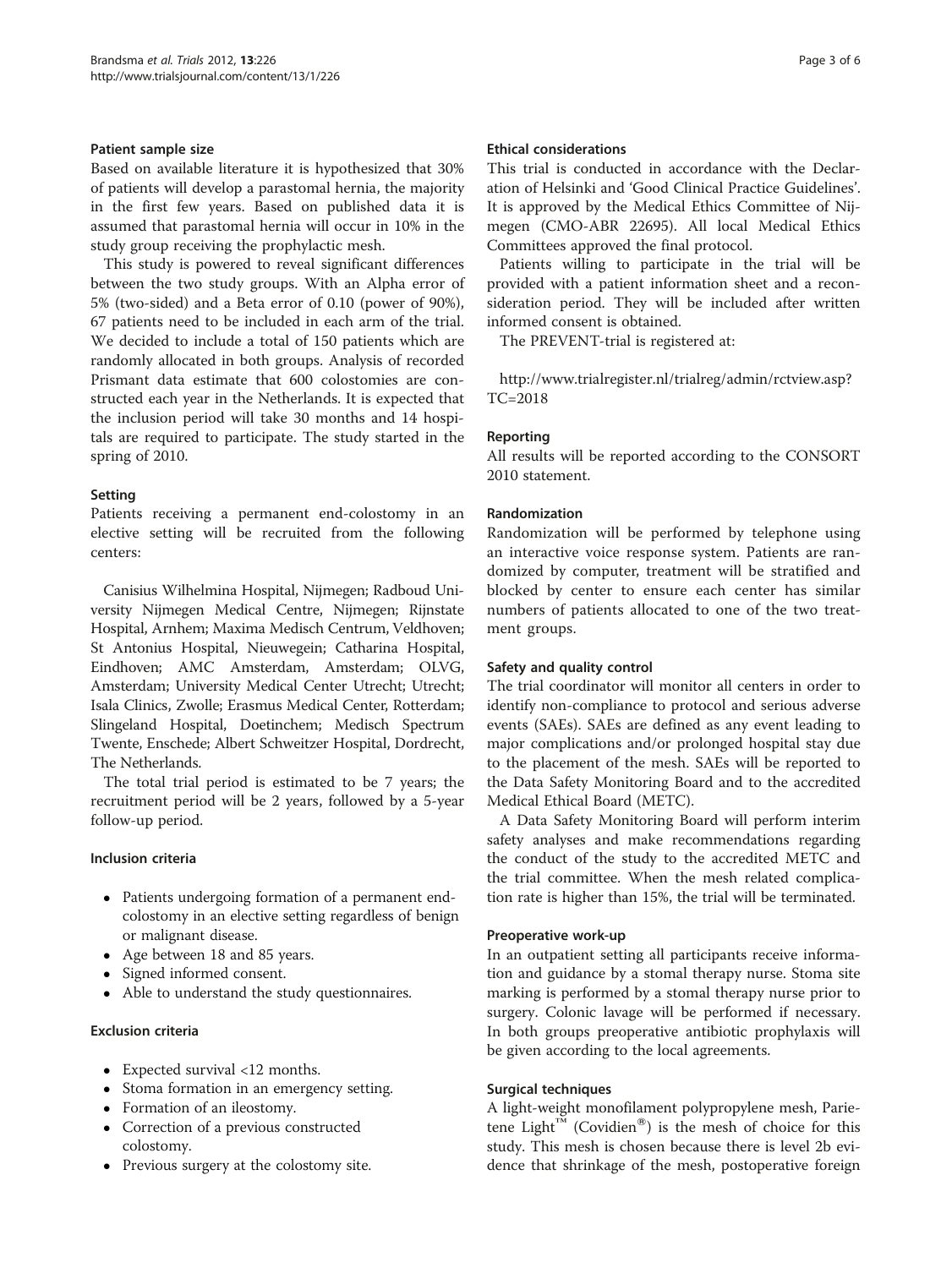body sensation, and pain are less in comparison with traditional polypropylene mesh [\[15,16](#page-6-0)].

According to the technique of Jänes and Israëlsson, the intended bowel for the colostomy is closed with a stapling device, thus minimizing the chance of contamination. The trephine is created by excision of the skinoval at the preoperatively marked ostomy site. No subcutaneous tissue is excised. After exposing the anterior rectus sheath, a cross-shaped incision is made in the fascia. The rectus abdominus muscle is split in the direction of the fibers. In the mesh group a retromuscular space is created and dissected to the lateral border via the median laparotomy. The posterior fascia/peritoneum is left undisturbed. A  $10\times10$  cm Parietene Light<sup>™</sup> mesh, with a cross-shaped incision in the center of the prosthesis to allow passage of the colon loop, is placed on the posterior rectus sheath (Figure 1).

The lateral corners of the mesh are fixed with two absorbable monofilament sutures. Then the posterior fascia is opened over the trephine in the mesh and the bowel is gradually passed through. Closing the midline incision, the running suture includes the medial border of the mesh and the peritoneum, thus preventing contact between the mesh and the viscera (Figure 2). The stoma has to protrude 1 to 2 cm above the skin and is fixed with resorbable sutures to the skin [[13](#page-5-0)].

This technique is described in detail in the study protocol to ensure standardized mesh placement. It is available in text and on video on our website: [www.pre](http://www.preventtrial.nl)[venttrial.nl.](http://www.preventtrial.nl)

#### Follow-up and definitions of complications

Outpatient follow-up is scheduled at 3 weeks, 3 months, 1, 2 and 5 years postoperatively. Postoperative complications, such as peristomal infections, degree of stomal ingrowth, and leakage are recorded.

Parastomal hernia is defined as any detectable bulge in the vicinity of the ostomy with the patient erect, supine, and performing the Valsalva maneuver. Prolapse is scored if significant prolabation of bowel occurred causing the stoma to increase in length without peri-stomal



running suture.

bulging. Wound infection is defined in deep, superficial, or peristomal infections using the C.D.C criteria for surgical site infection [\[17](#page-6-0)].

Stomal dehiscence is defined as separation of the bowel mucosa from the skin, measured in millimeters. Stomal necrosis is defined as ischemia of the mucosal tissue. Stenosis is defined as narrowing of the stomal trephine leading to obstruction. Leakage is present if stomal material has to be replaced more than once every 2 days.

If there is a clinical or physical suspicion of a hernia a CT scan will be performed in a supine position with use of the Valsalva maneuver.

Quality of life and postoperative pain is determined using validated health scores preoperatively and during all moments of follow-up after the index operation.

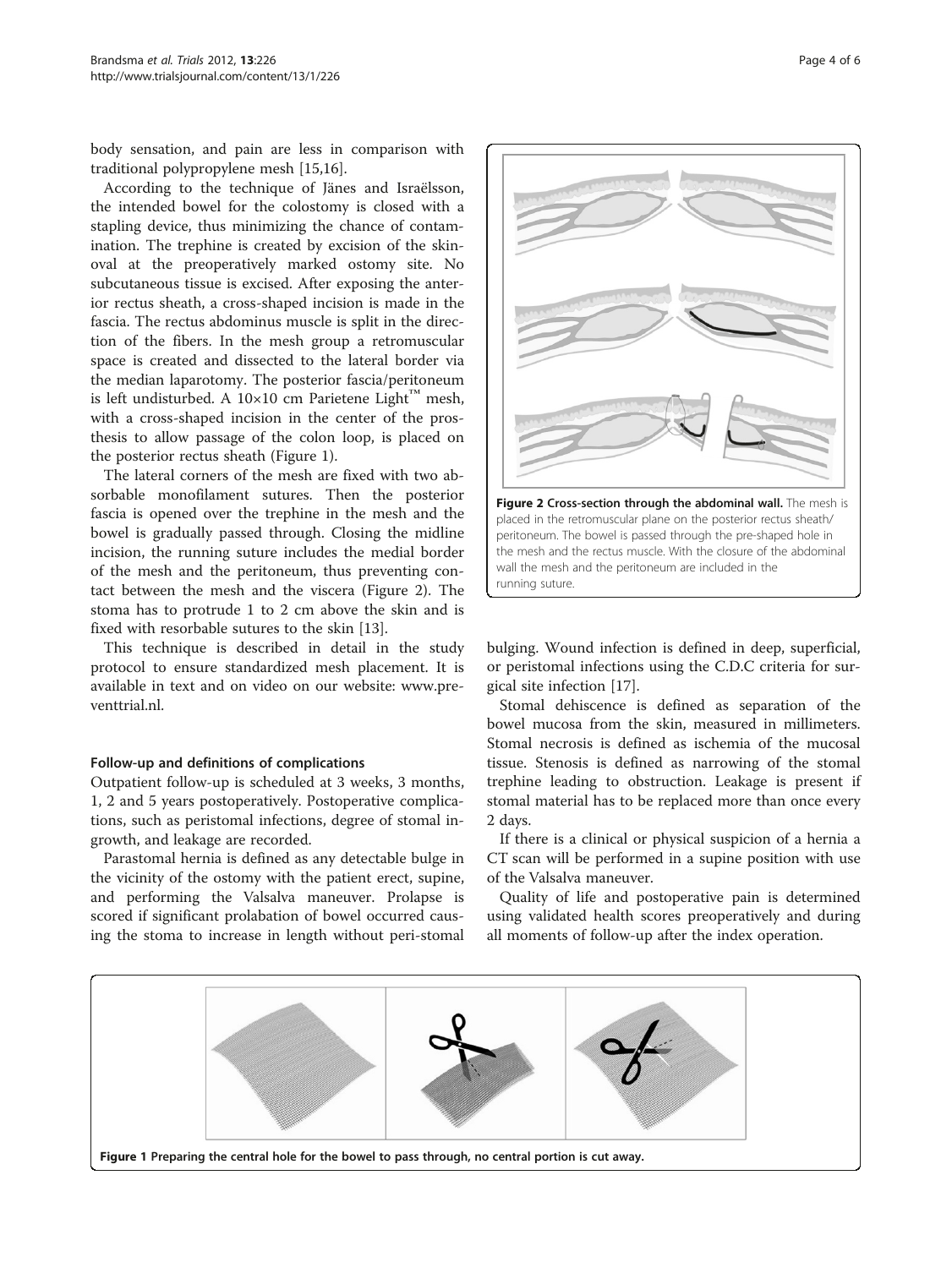#### <span id="page-5-0"></span>Health status scores

- The SF-36 is a validated multi-purpose, short-form health survey. It yields an eight-scale profile of functional health and wellbeing scores as well as physical and mental health summary measures and a preference-based health utility index [[18](#page-6-0),[19](#page-6-0)]. Completed preoperatively, 1 year, and 5 years after index operation.
- Questionnaire of von Korff for Grading the Severity of Chronic Pain [[20](#page-6-0)]. Three months and 1 year after the index operation.
- EuroQoL-5D is an instrument which calculates an index which gives a societal-based quantification of the patients health status combined with a visual analogue scale [\[21\]](#page-6-0). This so-called health-related quality of life (HRQoL) instrument will be completed during every moment of follow-up. This index gives a societal-based global quantification of the patient's health status.

#### Cost analysis

The cost analysis exists of two main parts. First, on patient level, volumes of care will be measured prospectively using case record forms. Per arm (intervention and control) full cost-prices will be determined using activity based costing. Productivity losses for patients (sick leave) will be estimated by using the case record forms (CRFs). The friction cost-method will be applied following the Dutch guidelines [[22\]](#page-6-0).

The second part of the cost analysis consists of determining the cost prices for each volume of consumption in order to use these for multiplying the volumes registered for each participating patient. The Dutch guidelines for cost analyses will be used. For units of care/resources where no guideline or standard prices are available real cost prices will be determined.

#### Data collection

All data will be collected in personal CRFs, which will be stored in the patient's own hospital. Copies of the completed forms will be sent to our coordinating center (Canisius-Wilhelmina Hospital, Nijmegen). All data will be stored in a double-entry database (SAS). Independent monitoring visits will be performed throughout the entire duration of the trial. When patients are not treated according to their allocation, for any reason, they will stay in the trial following the Intention-to-Treat-principle.

# Trial status

The PREVENT-trial is currently open for recruitment. We expect to reach our powered number of included patients in the coming months.

# Additional file

[Additional file 1: Table S1.](http://www.biomedcentral.com/content/supplementary/1745-6215-13-226-S1.pdf) Data from all randomised controlled trials regarding prevention of parastomal hernia's (PSH) with a peristomal retromuscular mesh [13,14].

#### Abbreviations

CRF: Case record form; PSH: Parastomal hernia; RCT: Randomized Controlled trial.

#### Competing interests

The authors declare that they have no competing interests.

#### Authors' contributions

HB and BH were involved in trial coordination and drafted the manuscript. All authors contributed to the design and development of the trial protocol. All authors approved the study and this manuscript.

#### Acknowledgements

The PREVENT-trial is an investigator-initiated study supported in part by Covidien<sup>®</sup> without scientific influence. It is sponsored by ZonMW, The Netherlands Organization for Health Research and Development. Project number 170991011.

#### Author details

<sup>1</sup>Department of Surgery, Canisius Wilhelmina Hospital, Nijmegen, The Netherlands. <sup>2</sup>Department of Surgery, Rijnstate Hospital, Arnhem, The Netherlands.

#### Received: 17 June 2012 Accepted: 2 November 2012 Published: 27 November 2012

#### References

- 1. Carne PW, Robertson GM, Frizelle FA: Parastomal hernia. Br J Surg 2003, 90:784–793.
- 2. Cheung MT, Chia NH, Chiu WY: Surgical treatment of parastomal hernia complicating sigmoid colostomies. Dis Colon Rectum 2001, 44:266–270.
- 3. Cingi A, Cakir T, Sever A, Aktan AO: Enterostomy site hernias: a clinical and computerized tomographic evaluation. Dis Colon Rectum 2006, 49:1559–1563.
- 4. Sjodahl R, Anderberg B, Bolin T: Parastomal hernia in relation to site of the abdominal stoma. Br J Surg 1988, 75:339-341.
- 5. Burns FJ: Complications of colostomy. Dis Colon Rectum 1970, 13:448–450.
- 6. Shellito PC: Complications of abdominal stoma surgery. Dis Colon Rectum 1998, 41:1562–1572.
- 7. Pastor DM, Pauli EM, Koltun WA, Haluck RS, Shope TR, Poritz LS: Parastomal hernia repair: a single center experience. JSLS 2009, 13:170–175.
- 8. Riansuwan W, Hull TL, Millan MM, Hammel JP: Surgery of recurrent parastomal hernia: direct repair or relocation? Colorectal Dis 2010, 12:681-686.
- 9. Rubin MS, Schoetz DJ Jr, Matthews JB: Parastomal hernia. Is stoma relocation superior to fascial repair? Arch Surg 1994, 129:413–418. discussion 418-419.
- 10. Hansson BM, Slater NJ, van der Velden AS, Groenewoud HM, Buyne OR, de Hingh IH, Bleichrodt RP: Surgical techniques for parastomal hernia repair: a systematic review of the literature. Ann Surg 2012, 255:685–695.
- 11. Tam KW, Wei PL, Kuo LJ, Wu CH: Systematic review of the use of a mesh to prevent parastomal hernia. World J Surg 2010, 34:2723–2729.
- 12. Wijeyekoon SP, Gurusamy K, El-Gendy K, Chan CL: Prevention of parastomal herniation with biologic/composite prosthetic mesh: a systematic review and meta-analysis of randomized controlled trials. J Am Coll Surg 2010, 211:637–645.
- 13. Janes A, Cengiz Y, Israelsson LA: Preventing parastomal hernia with a prosthetic mesh: a 5-year follow-up of a randomized study. World J Surg 2009, 33:118–121. discussion 122-113.
- 14. Serra-Aracil X, Bombardo-Junca J, Moreno-Matias J, Darnell A, Mora-Lopez L, Alcantara-Moral M, Ayguavives-Garnica I, Navarro-Soto S: Randomized, controlled, prospective trial of the use of a mesh to prevent parastomal hernia. Ann Surg 2009, 249:583–587.